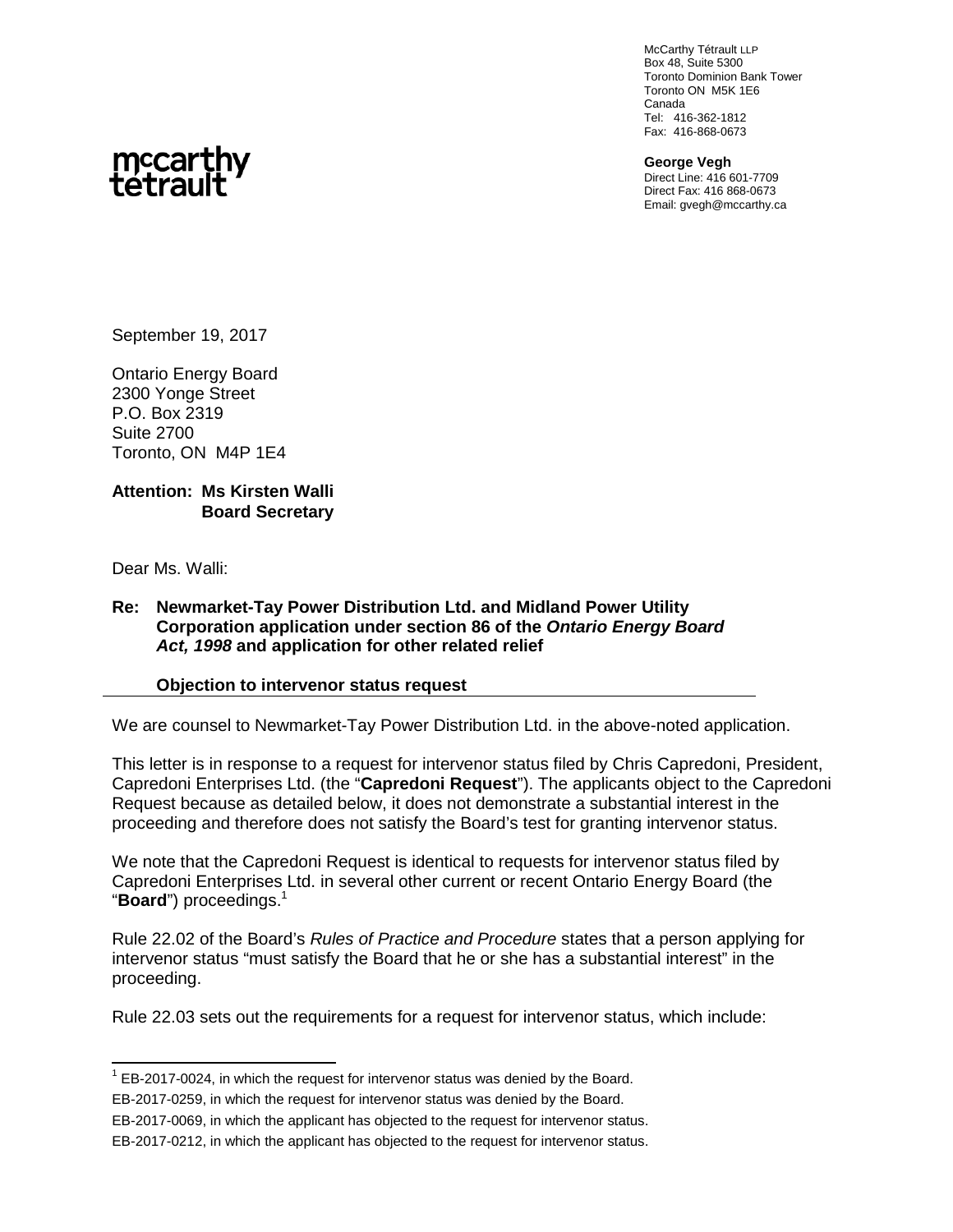

- i. A description of the intervenor and its membership, if any;
- ii. The interest of the intervenor in the proceeding; and
- iii. The grounds for the intervention.

As detailed below, the Capredoni Request does not include any of the above-noted requirements.

# *i. Description of intervenor and its membership is inadequate*

The Capredoni Request states that intervenor status is being requested on behalf of (i) Mr. Capredoni's small business and (ii) "as a representative/advocate for other small business owners in the Greater Niagara Chamber of Commerce and Ontario Chamber of Commerce". However, the Capredoni Request does not describe the small business, Capredoni Enterprises Ltd., nor does it set out any evidence to demonstrate that Mr. Capredoni or Capredoni Enterprises Ltd. has been authorized or appointed by the Greater Niagara Chamber of Commerce or the Ontario Chamber of Commerce or the members of these organizations.

While Capredoni Enterprises Ltd. is listed in the online member directory for the Greater Niagara Chamber of Commerce, membership in an organization does not result in authority to advocate for and represent that organization or its members.

## *ii. Interest of the intervenor in the proceeding – no interest demonstrated*

In regards to the request on behalf of Mr. Capredoni's small business Capredoni Enterprises Ltd., the address for this business is in Binbrooke, Ontario, south of Hamilton and therefore the business is not a customer of either of the applicants in this proceeding.

Moreover, no reasons are provided in the Capredoni Request as to why Capredoni Enterprises has an interest in this particular proceeding, which is in respect of a proposed consolidation of two distributors, neither of which serve Capredoni Enterprises Ltd.<sup>2</sup>

As a result, the applicants submit that Capredoni Enterprises Ltd. will not be affected by the outcome of this proceeding and that Capredoni Enterprises Ltd. has failed to demonstrate that it has a substantial interest in the proceeding as required pursuant to Rule 22.02 of the Board's *Rules of Practice and Procedure.*

## *iii. Grounds for intervention are not included*

The Capredoni Request does not set out any particular grounds for the request for intervention.

# **Conclusion**

For the above reasons, the applicants submit that Capredoni Enterprises Ltd. should not be granted intervenor status in this proceeding. In regards to any cost eligibility, the applicants further submit that as Capredoni Enterprises Ltd. (i) is not a ratepayer of either of the applicants and does not represent ratepayers in either of their service territories; and (ii) has not identified an interest or policy perspective relevant to the Board's mandate and to this proceeding,

 $^{\text{2}}$  The Capredoni Request makes a broad, general statement that "Any application presented to the OEB may have a negative impact on rate payers, (rates and services provided)…" but this statement does not describe any particular interest in this proceeding.